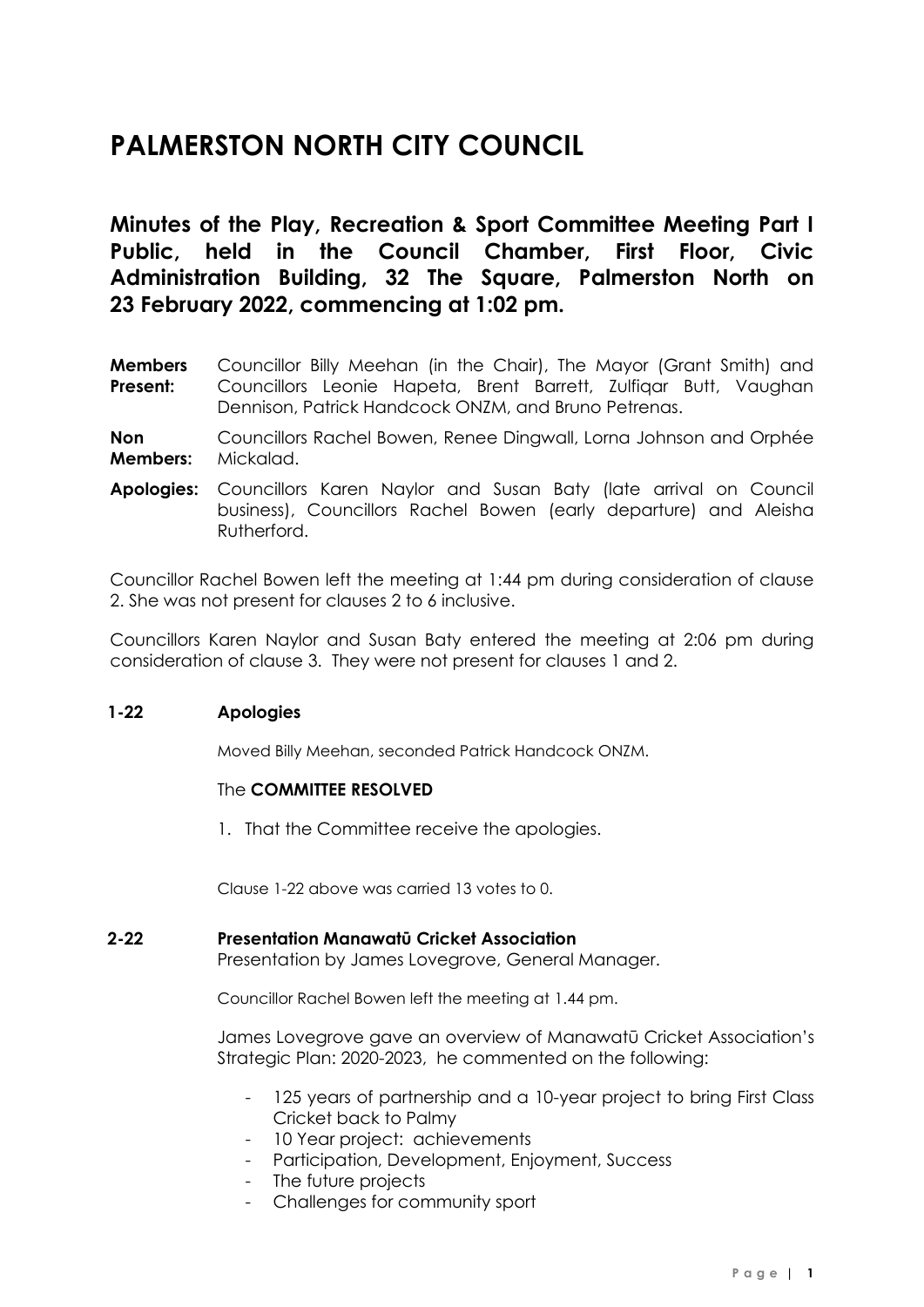

## PLAY, RECREATION & SPORT COMMITTEE - PART I - 23 FEBRUARY 2022

Moved Billy Meehan, seconded Patrick Handcock ONZM.

#### The **COMMITTEE RESOLVED**

1. That the Play, Recreation & Sport Committee receive the presentation for information.

Clause 2-22 above was carried 12 votes to 0.

#### **3-22 Presentation - Manawatū Rugby Union community updates**

Presentation by Andrea Jackson, Chief Executive and Shaun Eade, Business & Marketing Development Manager.

Councillors Karen Naylor and Susan Baty entered the meeting at 2.06 pm.

Andrea Jackson and Shaun Eade outlined the Manawatū Rugby Union's (MRU) three strategic priorities, she highlighted:

- the importance of the 5,550 community rugby players, including coaches, referees, families, and the two performance teams, the Cyclones and Turbos
- the community connections who support the MRU and make sure our teams, players and whanau continue to strive
- on and off-field winning means the leadership in our community goes far beyond the scoreboards and results, it is all about people and their work in the community
- the Community Rugby statistics

Moved Billy Meehan, seconded Patrick Handcock ONZM.

## The **COMMITTEE RESOLVED**

1. That the Play, Recreation & Sport Committee receive the presentation for information.

Clause 3-22 above was carried 12 votes to 0.

## **4-22 Presentation - Sport Manawatū updates**

Presentation by Trevor Shailer, Chief Executive and Brad Cassidy, General Manager- Partnerships.

Trevor Shailer and Brad Cassady updated the Committee on the following:

- the impact of COVID 19 on local and national sport and the challenges and changes required to comply with health restrictions
- the decrease in participation and funding applications due to the impact of Covid.
- review of the Safety Plans to resume the community activities and the national events plans
- Sport Manawatū updates on staff appointments such as new